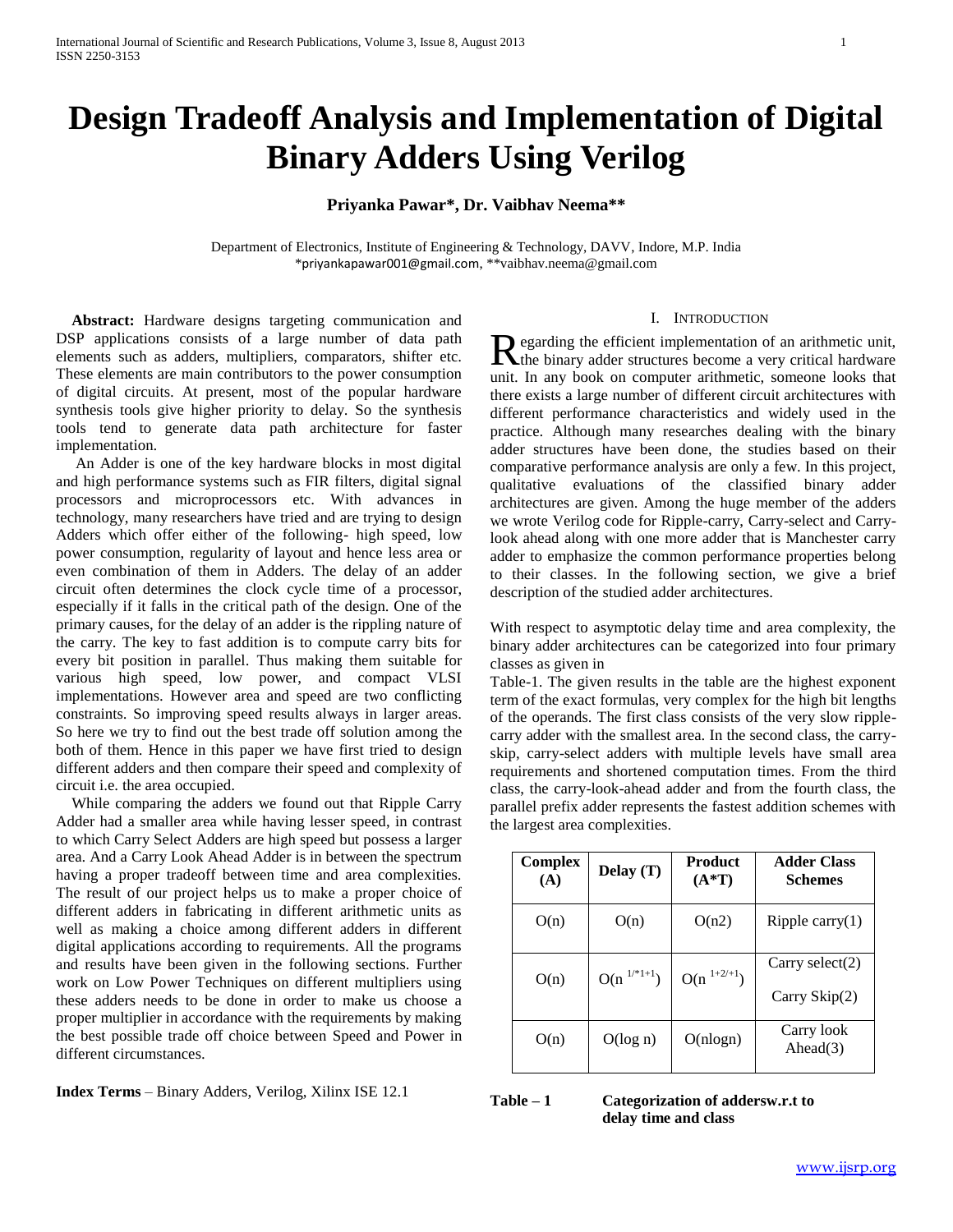## II. POWER CONSUMPTION IN CMOS CIRCUITS

Power has always been one of the foremost issues in system design. No matter what the design scale, there is a direct correspondence between power dissipation and performance/functionality, battery life, cost and size. A hand held device, for example, must be small. Similarly, a personal computer should be inexpensive; few are willing to pay for exotic cooling technologies. In fact, high performance processors have already reached the power density limit for cost effective cooling.

All these things limit the amount of power a processing chip can burn. Chip Power can be divided into two main components:

a) Dynamic power/Switching Power

b) Static Leakage Power

## **a) Dynamic Power**

Dynamic power dissipation, ignoring short circuit current which is usually a small fraction of dynamic power is given by,

*P = (1/2) CV f* 

Where,

C is the average total on chip capacitance switched per cycle. f is the clock frequency and V is the Supply Voltage.

## **b) Static Power**

Static power dissipates when current flows through a transistor even when the transistor is off. The short circuit power is dissipated by a CMOS gate during a short period of time when both pull up and pull down networks conduct current. Static power is consumed even when chip is quiescent.

- 1. Rationed circuit's burn power in fight between ON transistors.
- 2. Leakage draws power from nominally OFF devices.

#### III. LOW POWER ADDER DESIGN

As we get closer to the limits of scaling in Complementary metal-oxide semiconductor (CMOS) circuits, power and heat dissipation issues are becoming more and more important. In recent years, the impact of pervasive computing and the internet have accelerated this trend. The applications for these domains are typically run on battery-powered embedded systems. The resultant constraints on the energy budget require design for power as well as design for performance at all layers of system design. Thus reducing power consumption is a key design goal for portable computing and communication devices that employ increasingly sophisticated and power hungry signal processing techniques. Flexibility is another critical requirement that mandates the use of programmable components like FPGAs in such devices.

The speed of addition is limited by the time required to propagate a carry through the adder in digital adders. The sum for each bit position in an elementary adder is generated sequentially only after the previous bit position has been summed and a carry propagated into the next position.

The CSA is used in many computational systems to alleviate the problem of carry propagation delay by independently generating multiple carries and then select a carry to generate the sum .In Carry select adder, blocks of bits are added in two ways: one assuming a carry-in of 0 and the other with a carry-in of 1.This results in two pre- computed sum and carry-out signal pairs. The correct output is selected based on the original carry-in. Generally multiplexers are used to propagate carries.

The RCA uses multiple full adders to perform addition operation. Each full adder inputs a carry-in, which is the carryout of the proceeding adder. This selects the corresponding sum bit from the next block of data.

However, the CSA is not area efficient because it uses multiple pairs of Ripple Carry Adders to generate partial sum and carry by considering carry input Cin=0 and Cin=1, then the final sum and carry are selected by the multiplexers.

Thus, the carry select adder achieves higher speed of operation at the cost of increased number of devices used in the circuit. This in turn increases the area and power consumed by the circuits of this type of structure. Demands of low power devices growth of battery powered systems, Mobility, Portability, Reliability and Cost, Environmental effects.

## **Ripple Carry Adders (RCA)**

The well-known adder architecture, ripple carry adder is composed of cascaded full adders for n-bit adder, as shown in figure-1. It is constructed by cascading full adder blocks in series. The carry out of one stage is fed directly to the carry-in of the next stage. For an n-bit parallel adder it requires n full adders.

- i. Not very efficient when large number bit numbers are used.
- ii. Delay increases linearly with bit length.

#### **Logic Equations:**

| gi               | $=$ | ai bi       |
|------------------|-----|-------------|
| $\boldsymbol{p}$ | $=$ | ai xor bi   |
| $C$ i+1          | $=$ | $gi + pici$ |
| Si               | $=$ | pi xor ci   |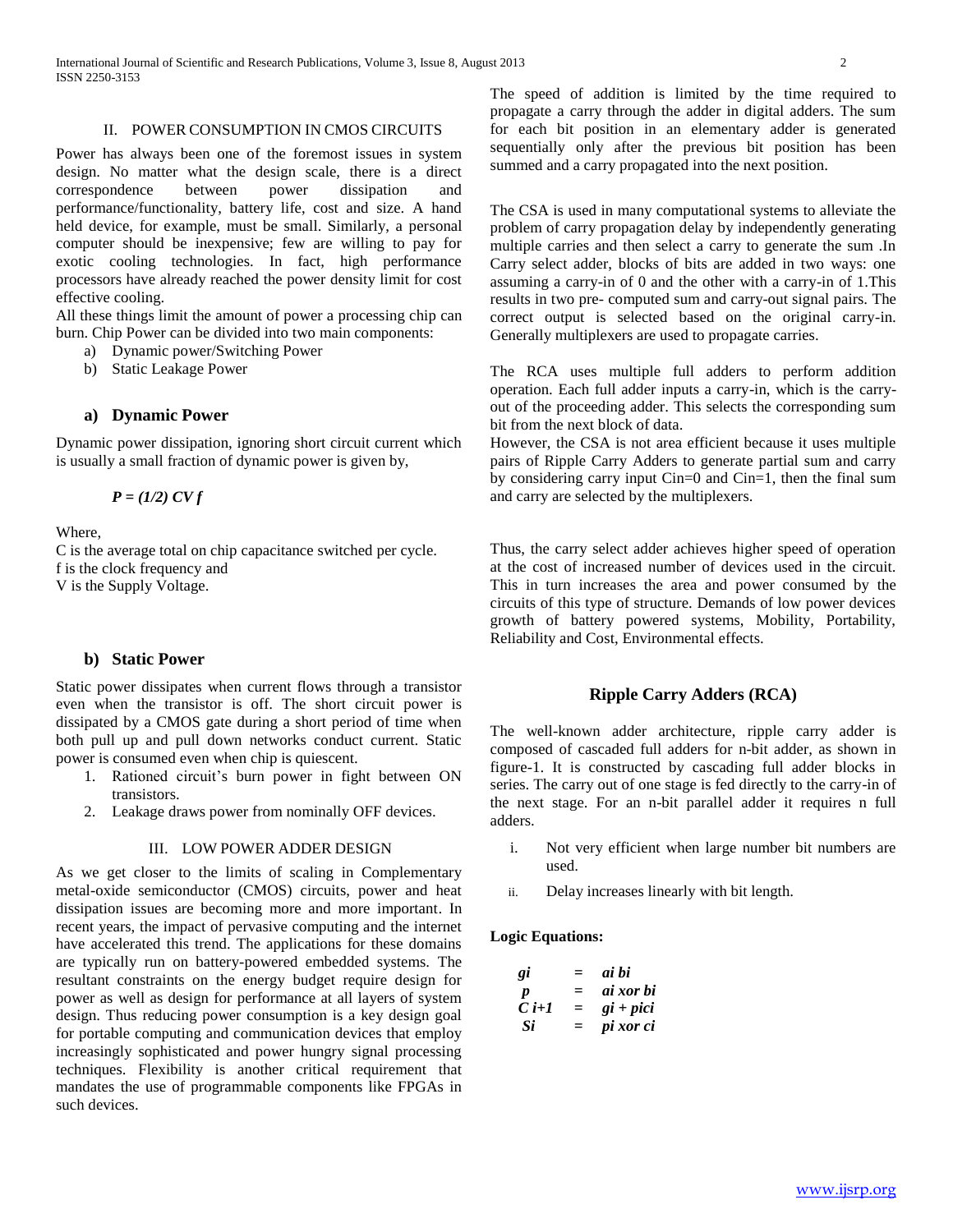

**Figure – 1** *Parallel adder, A 4 bit Ripple Carry Adder*

## **Carry Select Adders (CSA)**

In Carry select adder scheme, blocks of bits are added in two ways: one assuming a carry-in of 0 and the other with a carry-in of 1.This results in two precomputed sum and carry-out signal pairs (s0i-1:k , c0i ; s1i-1:k , c1i) , later as the block's true carryin (ck) becomes known, the correct signal pairs are selected. Generally multiplexers are used to propagate carries.

i.Because of multiplexers larger area is required.

- ii.Have a lesser delay than Ripple Carry Adders (half delay of RCA).
- iii.Hence we always go for Carry Select Adder while working with smaller no of bits.

## **Logic Equations:**

$$
S_{i-1:k} = C_k S^0_{i-1:K+} C_k S^1_{i-1:K} C_i = C_k C^0_{i+} C_k C^1_{i}
$$





## **Carry Look Ahead Adders (CLA)**

Carry Look Ahead Adder can produce carries faster due to carry bits generated in parallel by an additional circuitry whenever inputs change. This technique uses carry bypass logic to speed up the carry propagation.

#### **Logic equations:**

The Propagate P and generate G in a full-adder, is given as:

*Pi = Ai Bi Carry propagate Gi = AiBi Carry generate*

Notices that both propagate and generate signals depend only on the input bits and thus will be valid after one gate delay. The new expressions for the output sum and the carryout are given by:

*Si = Pi Ci-1 Ci+1= Gi + PiCi*

These equations show that a carry signal will be generated in two cases:

1) If both bits Ai and Bi are 1

2) If either Ai or Bi is 1 and the carry-in Ci is 1.



**Figure – 3 4 bit** *Carry Look Ahead Adder*

## **MANCHESTER ADDER**

The propagation time, when calculating the sum of two binary strings *A* and *B* using any generic parallel adder, can be speed up significantly if we utilize a **Manchester cell** in the design of that particular adder.

## **Generation and Propagation**

Here we provide a brief summary of the underlying mechanics behind the decision to propagate or generate a carry out (refer to *carry skip mechanics* for a thorough explanation)

#### **Boolean Equations:**

| Gi = Ai⊕ Bi | -- carry generate of ith stage               |
|-------------|----------------------------------------------|
| Pi = Ai⊕ Bi | -- carry propagate of ith stage              |
| Si = Pi ⊕Ci | -- sum of ith stage                          |
|             | $Ci+1 = Gi + Pici$ -- carry out of ith stage |

The condition for a carry generate (generation of a new carry) to occur at any stage of the addition is  $Ai = Bi$  making the carry out, *Ci+1*, depends solely on *Gi* (i.e. *Ci+1 = Gi*). A carry propagate, on the other hand, has the requirement that *Ai Bi*, hence producing  $Ci+1 = Ci$ .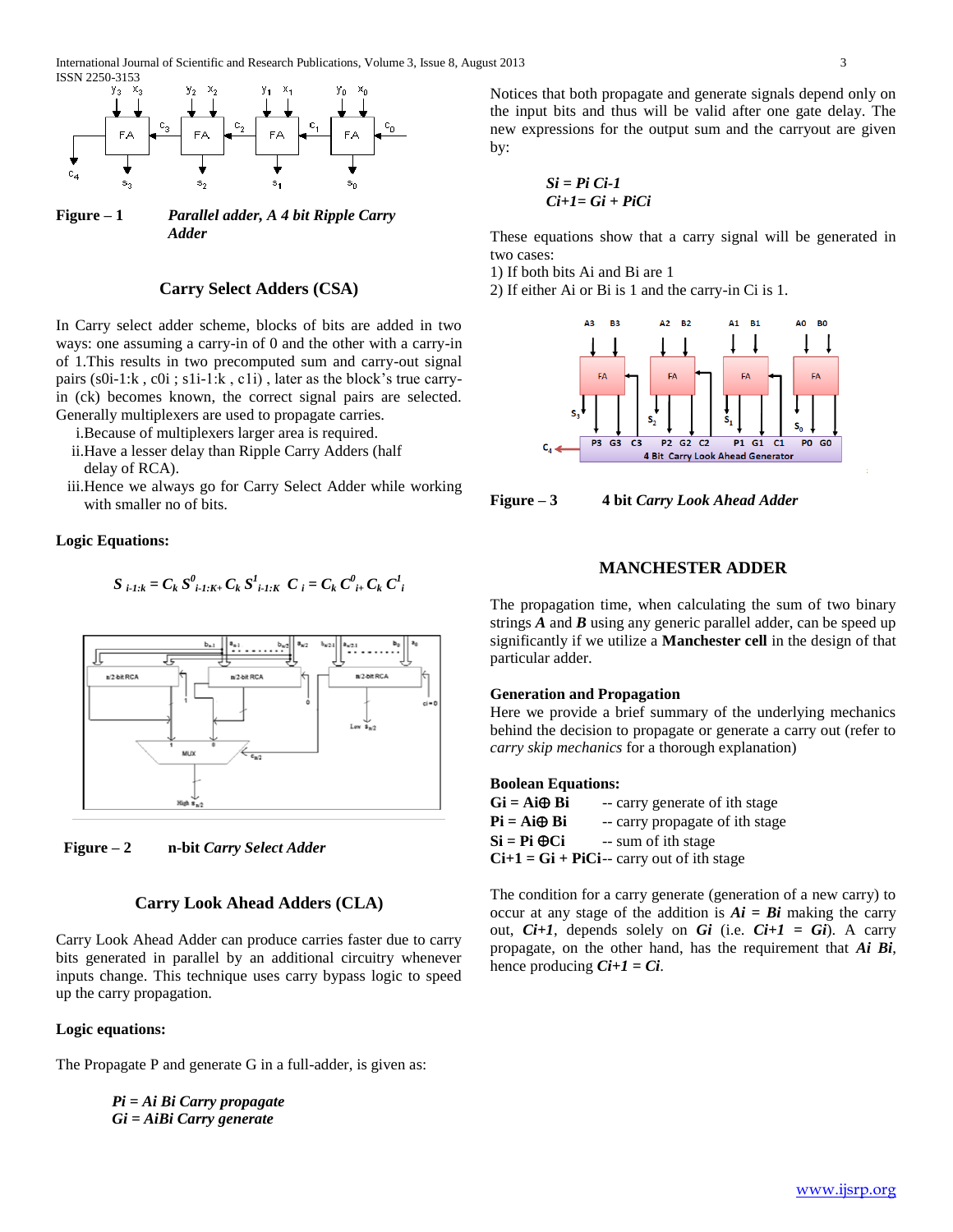

**Figure – 4 4-bit Machester carry section**

## IV. PRACTICAL IMPLEMENTATION

Using Verilog programming language and Xilinx ISE 12.1 as synthesis tool we have implemented the adders mentioned above for different word length and then generated synthesis report for comparing delay & device utilization of different adders.

| <b>ADDERS</b>                    | <b>NUMBER</b><br>OF<br><b>SLICES</b> | <b>NUMBER</b><br><b>OF 4 I/P</b><br><b>LUTS</b> |
|----------------------------------|--------------------------------------|-------------------------------------------------|
| 4 bit Ripple carry Adder         | 4                                    | 8                                               |
| 8 bit Ripple carry Adder         | 9                                    | 16                                              |
| 4 bit Carry look ahead<br>adder  | 7                                    | 13                                              |
| 16 bit Carry look ahead<br>adder | 19                                   | 33                                              |
| 4 bit Carry select adder         | 6                                    | 11                                              |
| 16 bit<br>Carry select<br>adder  | 29                                   | 34                                              |
| 4 bit Manchester adder           | 1                                    | 1                                               |
| 16 bit Manchester adder          | 18                                   | 32                                              |

V. RESULTS





**Figure – 5** *Comparison of utilization of number of*



**Figure – 6** *Comparison of utilization of number of 4 i/p LUTS*

| <b>ADDERS</b>                    | Logic<br><b>Level</b> | <b>Delay</b><br>$(in \; ns)$ |
|----------------------------------|-----------------------|------------------------------|
| 4 bit Ripple carry Adder         | 6                     | 5.959                        |
| 8 bit Ripple carry Adder         | 10                    | 13.203                       |
| 4 bit Carry look ahead adder     | 5                     | 7.962                        |
| 16 bit Carry look ahead<br>adder | 17                    | 20.388                       |
| 4 bit Carry select adder         | 6                     | 8.580                        |
| 16 bit Carry select adder        | 11                    | 14.725                       |
| 4 bit Manchester adder           | 3                     | 5.895                        |
| 16 bit Manchester adder          | 18                    | 21.690                       |

**Table –3 Delay comparison of Adders**